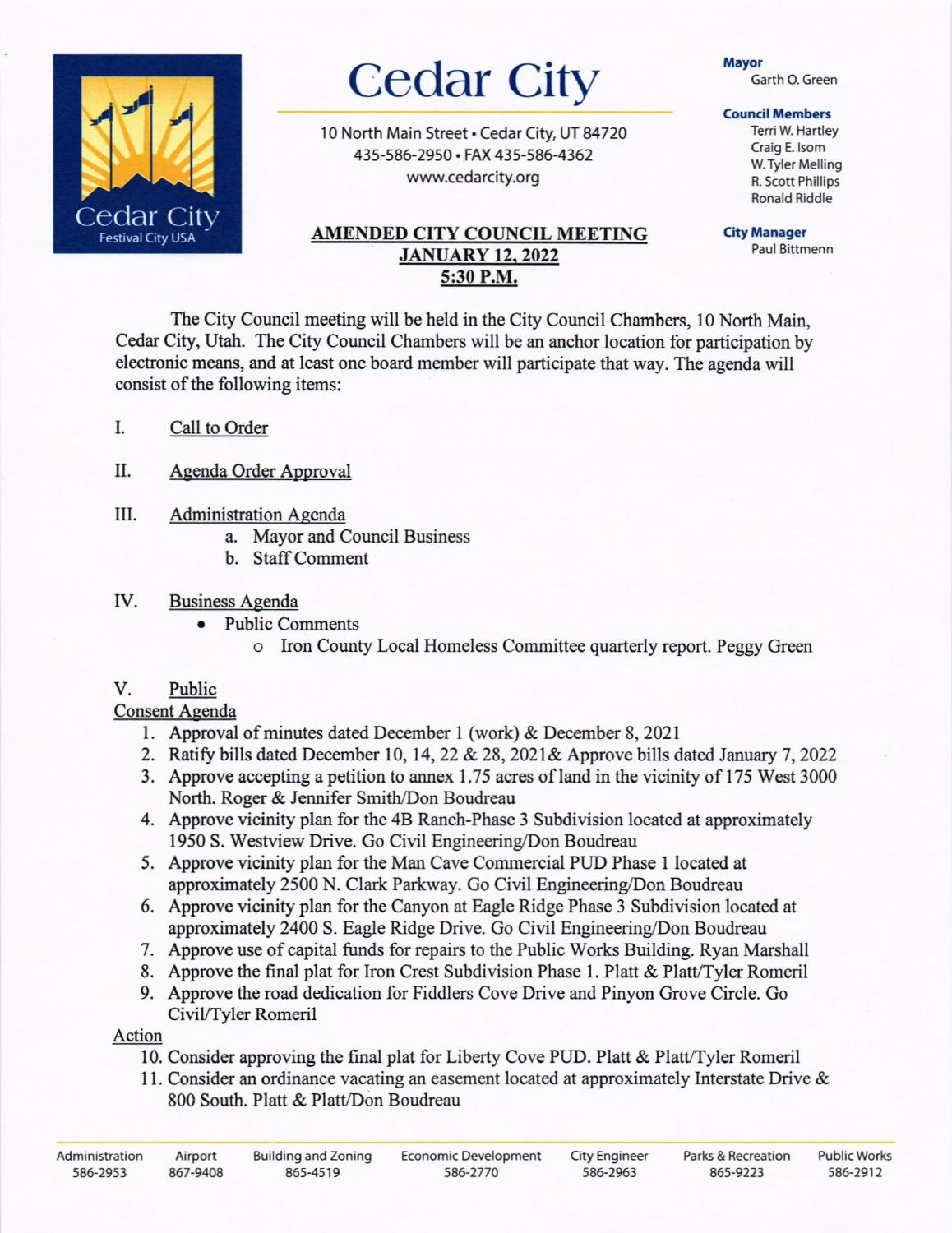- 12. An ordinance amending Chapter 32 related to perimeter fencing requirements around PUD's. Tim Watson/Tyler Romeril
- 13. An ondinance amending the general plan from Low Density Residential to Rural Estate on property located at 1100 N. 3900 W. Go Civil/Tyler Romeril
- 14. An ordinance amending the zone from Annex Transition (AT) to Residential Estate (RE) on property located at 1100 N. 3900 W. Go Civil/Tyler Romeril
- 15. An ordinance amending the general plan from Low Density Residential to Medium Density Residential on property located at 1100 N. 3900 W. Go Civil/Tyler Romeril
- 16. An ordinance amending the zone from Annex Transition to Dwelling Single Unit (R-2-l) on property located at 1100 N. 3900 W. Go Civil/Tyler Romeril
- 17. An ordinance amending the general plan from Low Density Residential to Central Commercial on property located at 2400 N. Lund Highway. Go Civil/Tyler Romeril An ordinance
- 18. An ordinance amending the zone from Residential Estate (RE) to Central Commercial (CC) on property located at 2400 N. Lund Highway. Go CiviUTyler Romeril
- 19. An ordinance arnending the general plan from Low Density Residential to Medium Density Residential on property located at 2500 N. Lund Highway. Go Civil/Tyler Romeril
- 20. An ordinance amending the zone from Residential Estate (RE) to Dwelling Two Unit (R-2-2) on property located at 2500 N. Lund Highway. Go Civil/Tyler Romeril
- 21. An ordinance amending the general plan from Medium Density Residential to Rural Estate on property located at 2600 N. Lund Highway. Go Civil/Tyler Romeril
- 22. An ordinance amending the zone from Dwelling Two Unit (R-2-2) to Residential Estate (RE) on property located at 2600 N. Lund Highway. Go Civil/Tyler Romeril
- 23. An ordinance amending lots 19A and 19B of the Cedar Pines Subdivision located at 212 W. and 214 W. 1150 South Street. Platt & Platt/Tyler Romeril
- 24. An ordinance amending lot 41 of the Ashdown Forest PUD Phase 1 and lot 25 of the Ashdown Forest PUD Phase 2 located at 1044 E. and 2030 E. Fiddlers Canyon Road. Platt & Platt/Tyler Romeril
- 25. Motion to reconsider the December 8<sup>th</sup> City Council decision to rezone property located at 3000 North 2300 West from Annex Transition (AT) to Dwelling Two Unit (R-2-2). Councilmember Hartley
- 26. An ordinance amending Chapter 26 related to parking requirements. Don Boudreau/Tyler Romeril
- 27. A resolution registering Cedar City in the national opioid settlernent. Tyler Romeril
- 28. Closed Session pending litigation

Dated this the 11<sup>th</sup> day of January, 2022.

Benon

Renon Savage, MMC City Recorder